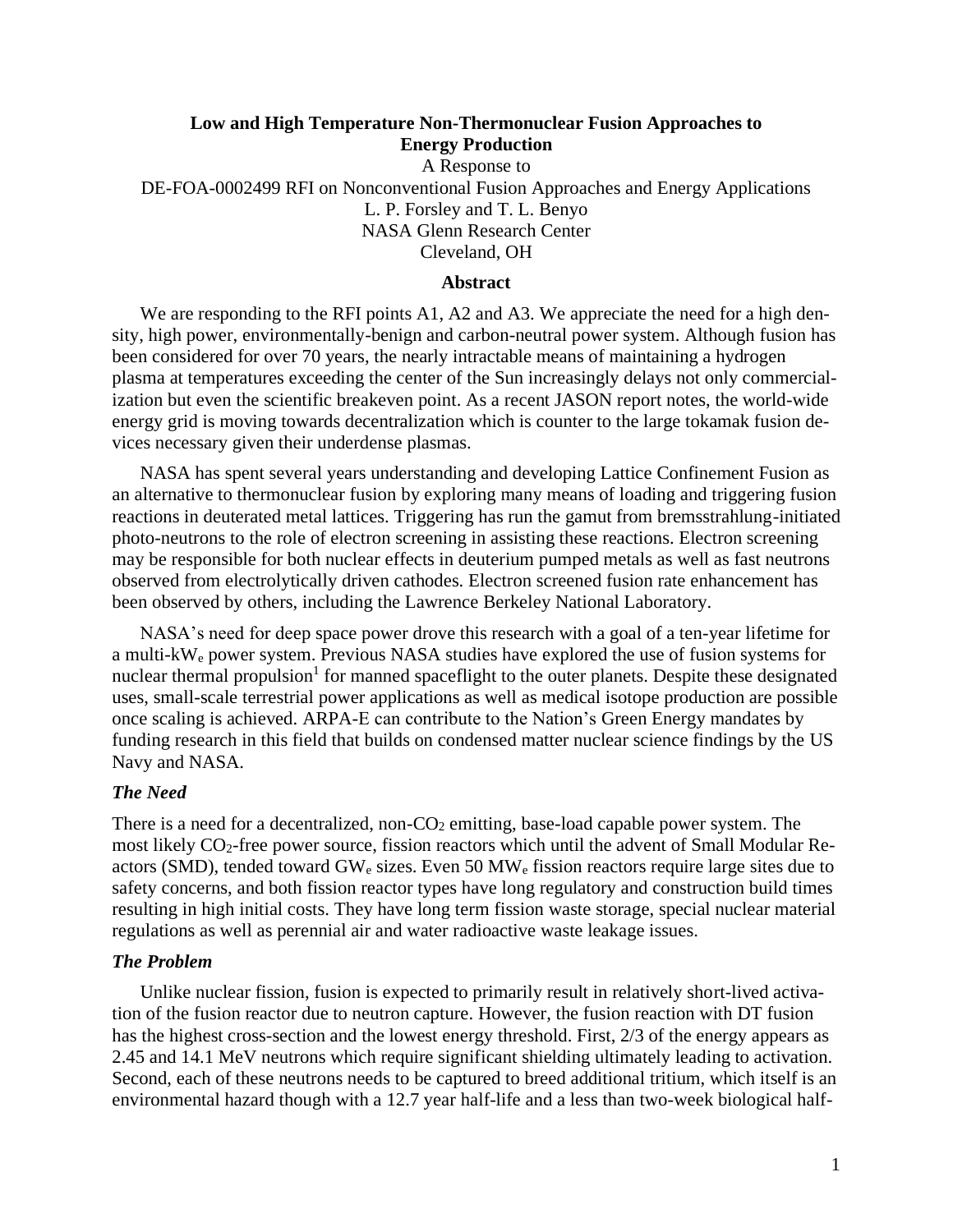life. Third, in order to maintain a plasma at over 5 keV, or 55 million degrees K, three methods have been devised, with various modifications; magnetic confinement (MCF), inertial confinement (ICF), and combined magnetic-inertial confinement  $(MIF)^2$ .

<span id="page-1-0"></span>Each of these approaches follows the Lawson criteria<sup>3</sup>, better expressed as the Fusion Triple Product, or  $nT\tau_E$  where  $n=$  plasma density,  $T=$  plasma temperature and  $\tau_E$  = energy confinement time*.* All have demonstrated plasma temperatures of several keV. MCF provides seconds of confinement time, but due to the Greenwald Limit<sup>4</sup>, has an underdense plasma  $(10^{14} \text{ ions/cm}^3)$ . ICF provides high density plasma (10<sup>26</sup> ions/cm<sup>3</sup>) but is confined for only nanoseconds. MIF,  $\left($  < 10<sup>23</sup> ions/cm<sup>3</sup>) favored by some of the ARPA-E fusion initiatives and reviewed by the JASON<sup>[2](#page-1-0)</sup>, attempts to maintain the plasma density slightly longer than ICF, but with modest densities.

# *An Alternative: Lattice Confinement Fusion*

Electron Screening: In 1954, Saltpeter considered electron screening as a factor in fusion and various astrophysical processes<sup>5</sup> which remained unexplained for decades.<sup>6</sup> Beginning in the 1980s, astrophysical observations and laboratory experiments with metal lattices<sup>7</sup> concluded that the electron screening potential, *Ue*, that translates as an effective deuteron kinetic energy, drastically increases fusion rates:

…the astrophysical S(E)-factor and the reaction rate of the nuclear reactions responsible for the burning of such elements [Li, Be and B] must be measured and evaluated at ultralow energies (between 0 and 10 keV)… In this review we will report the details of these experimental measurements and the results in terms of S(E)-factor, reaction rate and electron screening potential.<sup>8</sup>

Lawrence Berkeley National Laboratory (LBNL) used plasma discharge to both load and trigger DD fusion and observed increased fusion rates of 1000 x at deuteron center-of-mass kinetic energies as low as  $1.25 \text{ keV}$  using plasma loading of deuterons into palladium<sup>9</sup>. They attributed this increased fusion rate to electron screening. With the cross section of bare deuterium nuclei fusion in the neutron channel being 33 μb at 6.3 keV in the center of the mass frame, electron screening is estimated to increase that cross section to 33 mb as shown in the LBNL plasma experiments.

Electron screening does not occur in MCF due to the low plasma density and has not been addressed in ICF. ICF uses low-*Z* elements in both direct and indirect drive targets to prevent fast electrons from pre-heating the target. The exception is the use of gold and other materials to prevent ponderomotive electron acceleration in the incident laser beam. However, electron screening in lattices allows a *locally hot, globally cold* high-density plasma.

High Fuel Density: The electron-screened deuterated metal lattice approaches a deuteron density of  $10^{23}$  ions/cm<sup>3</sup> as shown in the figure<sup>10</sup> at the right. This deuteron fuel density vastly ex-



ceeds MCF (tokamak,  $10^{14}$  ions/cm<sup>3</sup>), MIF ( $\lt 10^{23}$  ions/cm<sup>3</sup>), and approaches ICF core-collapse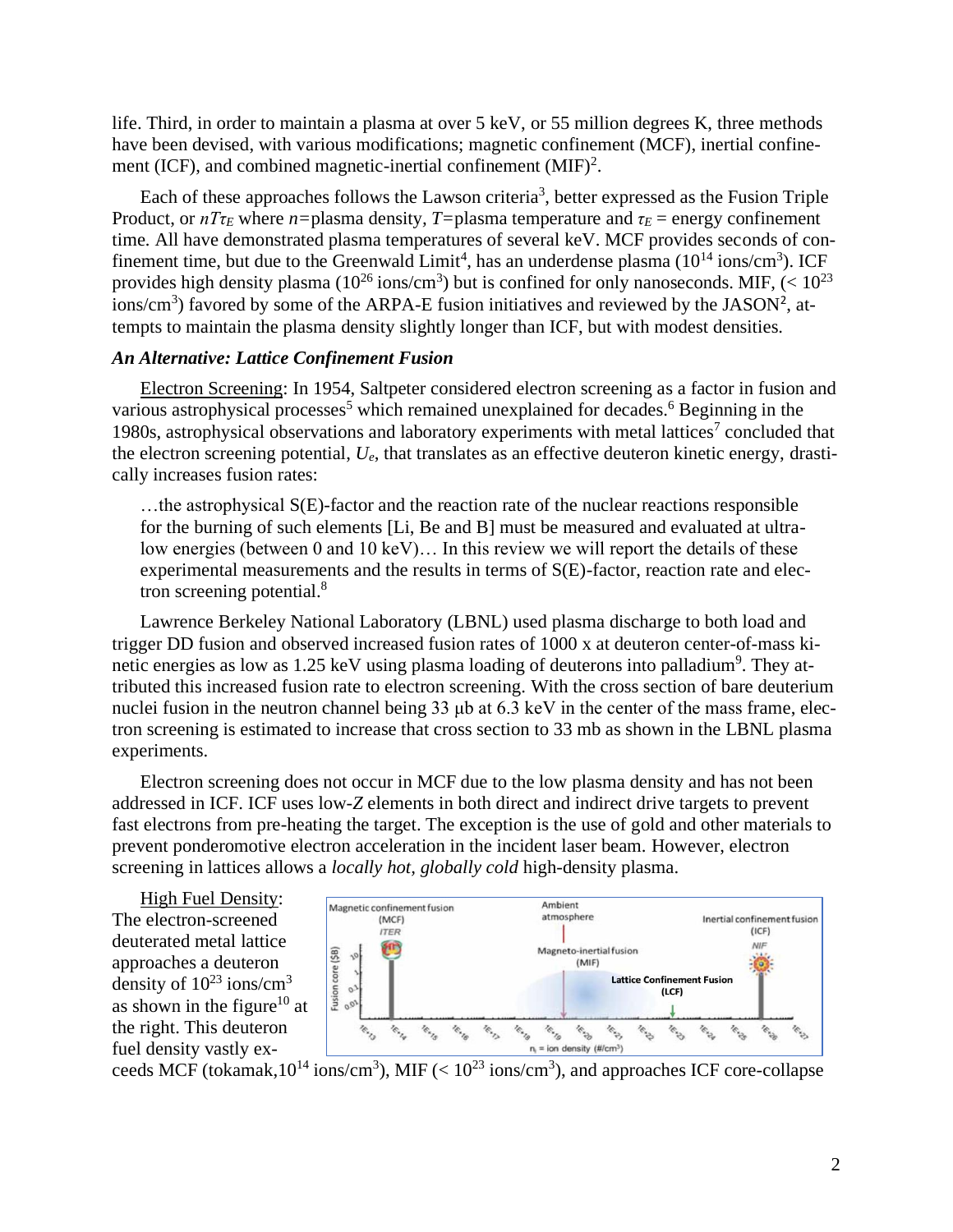densities  $(10^{26} \text{ ions/cm}^3)$ . However, unlike sub-microsecond ICF core compression, the screened lattice indefinitely confines the fuel at high density.

There are several means of loading metal lattices with high density deuterium including electrolytic, gas, plasma, glow discharge and others. Similarly, there are multiple ways of triggering a screened lattice to induce Lattice Confinement Fusion<sup>11</sup> (LCF). NASA revealed a means of triggering nuclear fusion (LCF) also utilizing electron screening. The results are published in the Elsevier journal, *Physical Review C*. The theoretical paper, ["Nuclear](https://journals.aps.org/prc/abstract/10.1103/PhysRevC.101.044609) [fusion reactions in deuter](https://journals.aps.org/prc/abstract/10.1103/PhysRevC.101.044609)[ated metals,"](https://journals.aps.org/prc/abstract/10.1103/PhysRevC.101.044609) describes the mechanisms, and the companion paper, ["Novel nuclear](https://journals.aps.org/prc/abstract/10.1103/PhysRevC.101.044610) [reactions ob](https://journals.aps.org/prc/abstract/10.1103/PhysRevC.101.044610)[served in bremsstrahlung-irradiated deuterated metals,](https://journals.aps.org/prc/abstract/10.1103/PhysRevC.101.044610)" presents experimental results. During the experiments, nuclear reactions were triggered between deuterium nuclei—or more specifically, deuterons—that are confined in a metal lattice as fuel held at ambient temperature, thus creating a locally hot, globally cold high-density plasma approaching  $10^{23}$  ions/cm<sup>3</sup>. The resulting LCF



process is illustrated in the figure to the left. Part  $(A)$  in the figure shows a lattice of erbium loaded with deuterium. Upon irradiation with a photon beam, a deuteron dissociates, and the neutron and proton are ejected. The neutron collides with a deuteron, accelerating it as an energetic " $d^*$ " as seen in (B) and (D). The "d\*" induces either screened fusion (C) or screened Oppenheimer-Phillips (O-P) stripping reactions (E). In (C), the energetic "d\*" collides with

a static deuteron "d" in the lattice, and they fuse together. This fusion reaction releases either a neutron and helium-3 (shown) or a proton and tritium. These fusion products may also react in subsequent nuclear reactions, releasing more energy. In (E), a proton is stripped from an energetic "d\*" and is captured by an erbium (Er) atom, which is then converted to a different element, thulium (Tm). If the neutron instead is captured by Er, a new isotope of Er is formed (not shown).

The NASA experiments were repeatable and exhibited fusion gain via either deuteron stripping reactions or boosted fusion reactions resulting in primary 2.45 MeV fusion neutrons, and 4 and 5 MeV boosted neutrons. NASA triggered these high energy reactions with a 2.9 MeV beam. It is anticipated that even higher reaction rates and secondary and tertiary nuclear processes would occur with higher incident beam energies. Though the NASA experiments used photoneutrons to initiate the process, other neutron sources can also be used to initiate the fusion events, coupling to work with NAVY researchers.

Szpak and Mosier-Boss of the US Navy SPAWAR patented an electrochemical means of driving anomalous nuclear reactions<sup>12</sup>. Their co-deposition technique simultaneously plates out Pd and deuterons resulting in a slightly strained, fractal reaction surface, neutron source. The codeposition protocol<sup>13</sup> has been successfully used for 30 years with government, institute, and university laboratories from 14 countries publishing over 60 peer-reviewed co-deposition papers. Hundreds of successful experiments have established its reliability and reproducibility producing fast neutrons<sup>14,15</sup>, excess power<sup>16</sup> and transmutation<sup>17</sup>. Both reliability and repeatability are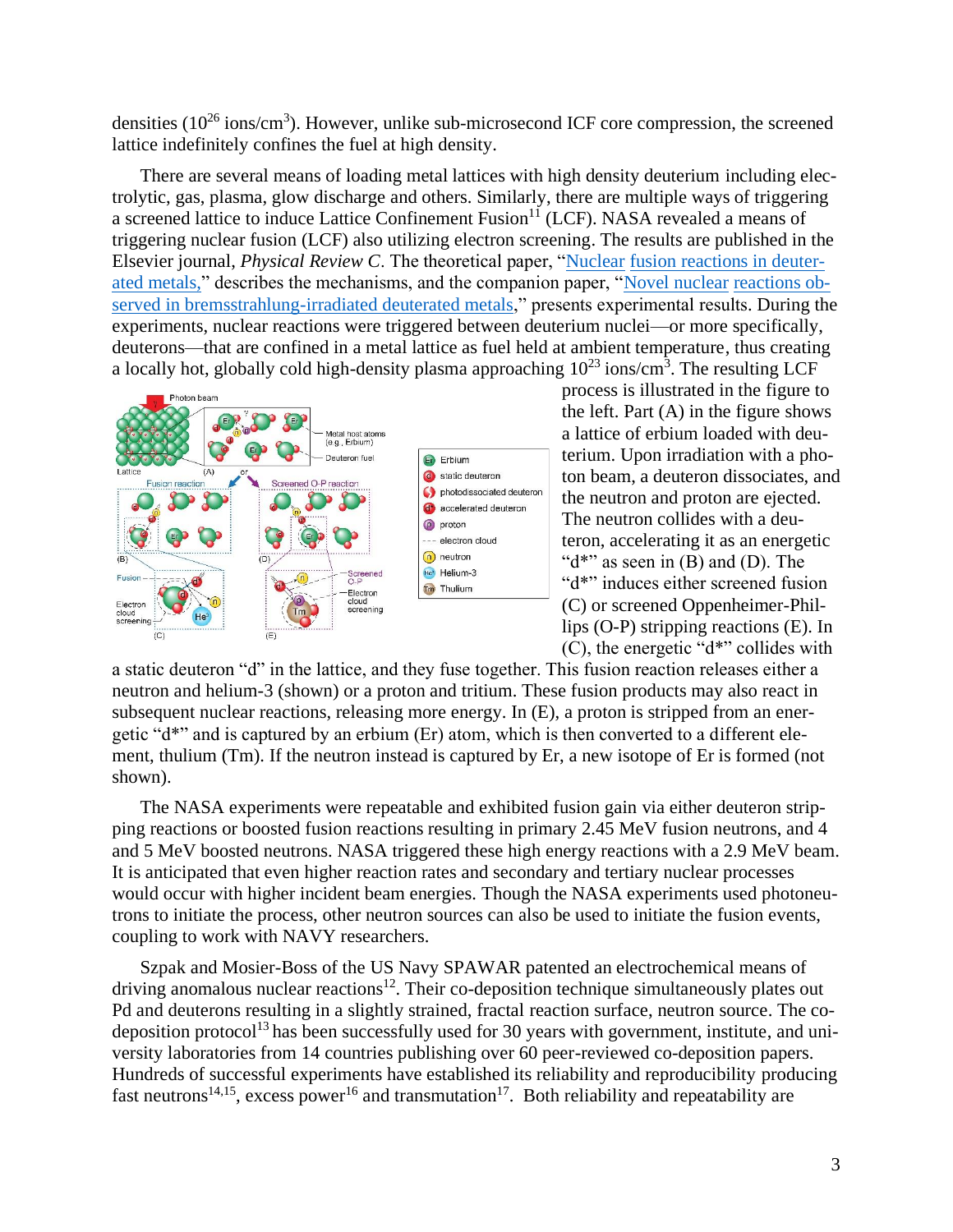necessary to demonstrate and probe a scientific phenomenon leading to power scaling and a deployable technology.

# *Scaling*

The US Navy SPAWAR conducted a hybrid fusion-fast-fission experiment. This experiment used Pd/D co-deposition to both load, trigger, and sustain the observed reactions for over 24 hours. They observed a high neutron flux  $(10^6 \text{ neutrons/sec})$  with an average energy of 6.4 MeV from a deuterated natural uranium cathode.<sup>18</sup> Using 38 mg of natural deuterated uranium,  $3.4x10^{10}$  fissions/cm<sup>3</sup>/s were produced compared to a compact highly enriched uranium (HEU) fission reactor where  $3x10^{10}$  fissions/s is one watt.

The aforementioned bremsstrahlung initiated fusion reactions also demonstrated possible fusion gain either from deuteron stripping reactions or boosted fusion reactions resulting in primary 2.45 MeV fusion neutrons, and 4 and 5 MeV boosted neutrons. NASA explored multiple methods of triggering fusion reactions. The deuteron energies ranged from an average 64 keV kinetic energy with bremsstrahlung radiation to eV in gas cycled and electrolysis experiments. However, the goal must be at least 10 times the required input energy vs the thermal energy with a delta T over the background exceeding 250 °C for efficient electrical conversion. An alternative is to use direct conversion of charged particles whose energies have been directly measured. $19$ 

## *Unknowns*

Although the phenomena have been well demonstrated and documented across a variety of deuterated materials, as evidenced by excess power, transmutation products, fast neutrons, protons and alphas, it is not well understood. The triggering and loading mechanisms are repeatable. However, the operating lifetimes are not yet known. The best materials need to be identified both for power density and operational lifetime. Additional Los Alamos National Laboratory MCNP modeling, augmented with code developed for ITER<sup>20</sup> and NASA analyses<sup>21</sup> will assist with understanding and scaling these reactions. There are several theories that explain the experimental data including electron screening, phonon nuclear coupling, deuteron stripping, and nuclear magnetic effects. It is worth noting that the lack of a comprehensive theory does not obviate the data: experimental data and theory work hand in hand.

## *Path Forward*

NASA GRC and NSWC Dahlgren cooperated under an Interagency Agreement<sup>22</sup> for Condensed Matter Nuclear Reactions using and analyzing materials from co-deposition with a GEC Space Act Agreement and a JWK NCRADA. ARPA-E support could leverage thirty years of existing research across agencies with non-Government involvement to better understand and scale lattice confinement fusion to commercially useful levels.

<sup>&</sup>lt;sup>1</sup> C. H. Williams, L. A. Dudzinski, S. K. Borowski and A. J. Juhasz, "Realizing "2001: A Space Odyssey": Piloted Spherical Torus Nuclear Fusion Propulsion, *NASA GRC*, **NASA/TM-2005- 213559**, 37th Joint Propulsion Conference and Exhibit, AIAA, SAE, AIChE and ASME, Salt Lake City, Utah (July 8-11, 2001).